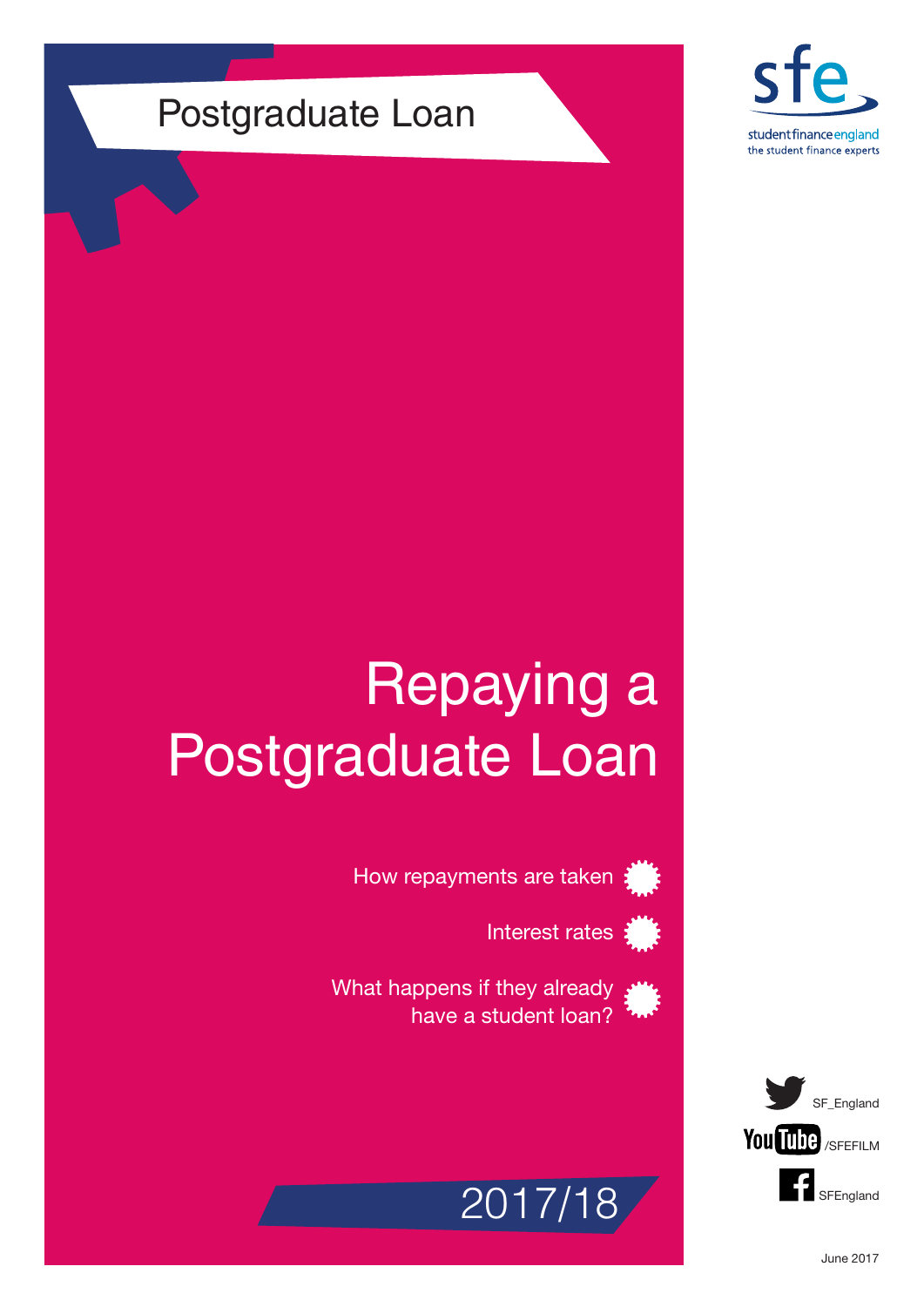

# Repaying a Postgraduate Loan

Postgraduate students will be due to start repaying their Postgraduate Loan from April 2019 – and only then if their income is over £21,000 per year.

The amount they repay will depend on their income, not how much they borrowed. They'll pay back 6% of their income over £21,000. If their income drops below £21,000 their repayments will automatically stop.

| Income each year (before tax) | <b>Monthly salary</b> | Monthly repayment |
|-------------------------------|-----------------------|-------------------|
| £21,000                       | £1,750                | £0                |
| £22,000                       | £1,833                | £4                |
| £23,500                       | £1,958                | £12               |
| £25,000                       | £2,083                | £19               |
| £27,000                       | £2,250                | £30               |
| £30,000                       | £2,500                | £45               |

Students can make voluntary repayments towards their Postgraduate Loan at any time. Any loan remaining 30 years after they enter repayment will be cancelled.

## How repayments are taken

Repayments are collected through the UK tax system, either:

- through PAYE, where repayments are collected by their employer in the same way as income tax and National Insurance, or
- through self assessment if the student is self employed.

If the student lives or works abroad when they finish their course they need to contact us before they leave the UK so we can make arrangements for them to make repayments.

### Interest rates

Interest is charged on a student's Postgraduate Loan from the day we make the first payment to them until the loan is repaid in full or cancelled.

Interest will be charged at the Retail Price Index (RPI) plus 3%. The current interest rate until 31 August 2017 is 4.6%.

### What happens if they already have a student loan?

A Postgraduate Loan won't affect the repayment of any other student loans the student has for their undergraduate course. If they've had any other loans from SLC they'll also repay these at the same time.

How much they repay towards the student loans they already have for their undergraduate course will depend on when they studied.